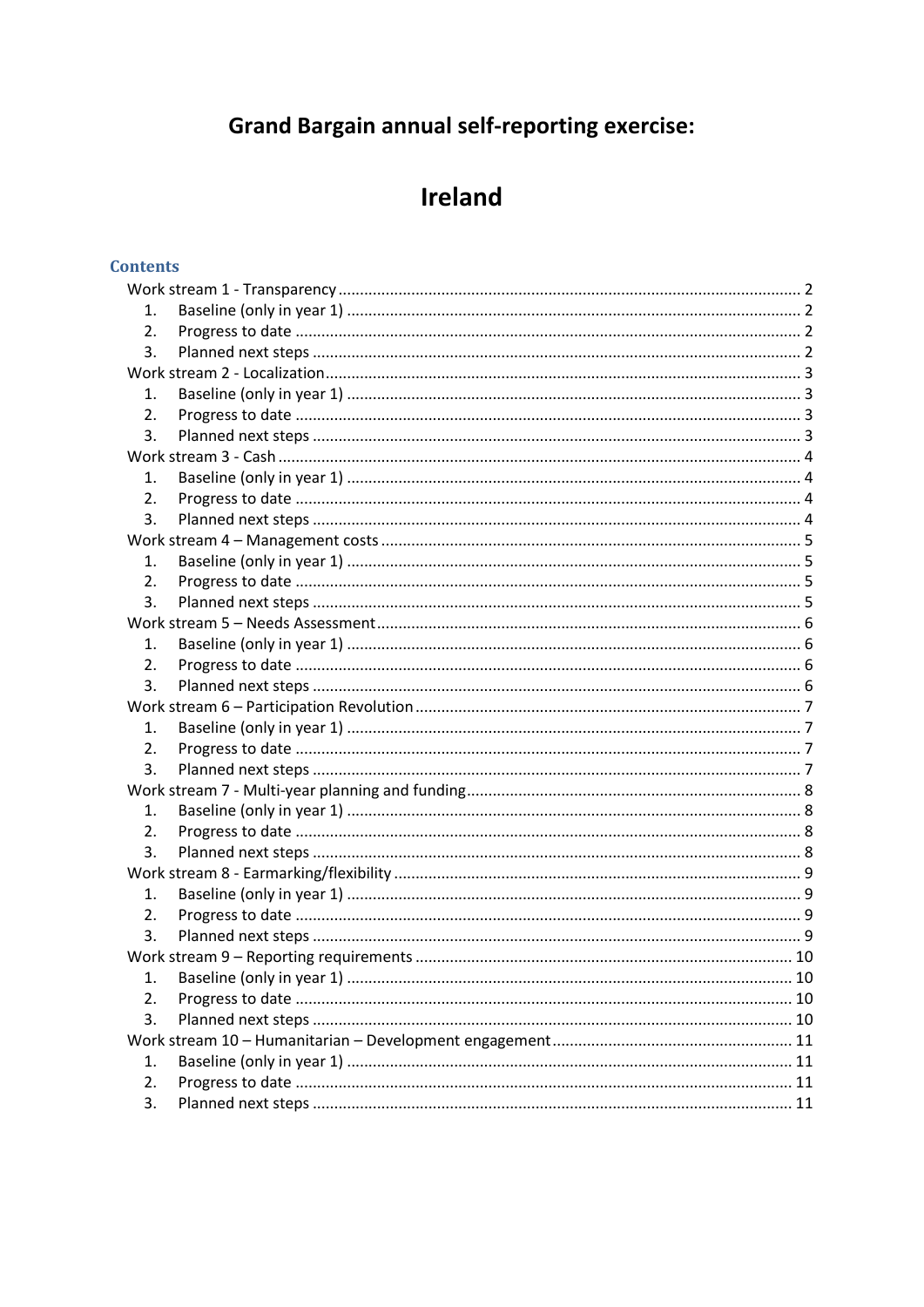#### <span id="page-1-1"></span><span id="page-1-0"></span>**Work stream 1 – Transparency**

### **1. Baseline (only in year 1)**

# **Where did your organisation stand on the work stream and its commitments when the Grand Bargain was signed?**

Irish Aid's vision statement sets out our commitment to "being accountable to Irish citizens, to those people benefitting from our support, and being transparent in all that we do". Ireland publishes data annually to the IATI standard and reports on FTS and EDRIS and Irish Aid's annual reports give a detailed analysis of how and where money is spent.

#### <span id="page-1-2"></span>**2. Progress to date**

# **Which concrete actions have you taken (both internally and in cooperation with other signatories) to implement the commitments of the work stream?**

Ireland signed up to the Grand Bargain in December 2016 and has not engaged substantially with this workstream to date. However, this report will establish a baseline against which to monitor progress for future reports.

#### <span id="page-1-3"></span>**3. Planned next steps**

# **What are the specific next steps which you plan to undertake to implement the commitments (with a focus on the next 2 years)?**

Ireland will:

- Continue to publish timely, transparent, harmonized and open high-quality data, via IATI, FTS and EDRIS;
- Increase and improve the quality of the data it produces in relation to its humanitarian funding;
- Better use this data to analyse and communicate the results that can be attributed to Ireland's humanitarian funding;
- Use this analysis as an evidence basis for decision-making about humanitarian funding.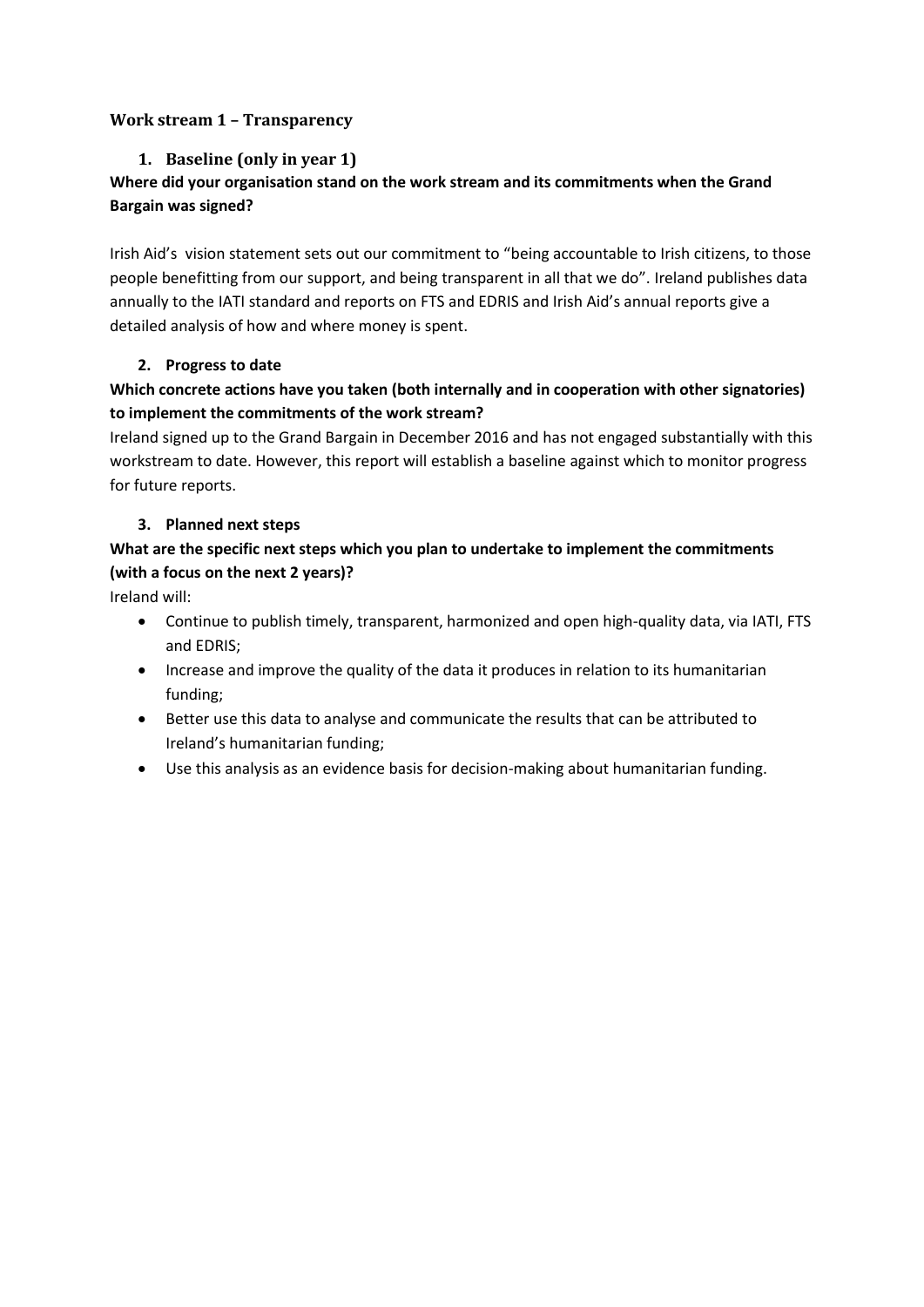#### <span id="page-2-1"></span><span id="page-2-0"></span>**Work stream 2 – Localization**

#### **1. Baseline (only in year 1)**

# **Where did your organisation stand on the work stream and its commitments when the Grand Bargain was signed?**

Ireland has not, to date, tracked the proportion of investment reaching local and national responders. However, Ireland is a strong supporter of the UN Common Humanitarian Funds, which seek to ensure that funding is accessible to those on the ground who are best placed to act, including local and national actors. Ireland is active in ensuring effective oversight of the management of these funds, and has chaired the UN Pooled Funds Working Group since 2015.

Ireland is also a long-standing funder of the DREF and is a funder of the Core Humanitarian Standard Alliance, which promotes the Core Humanitarian Standard. The application by local responders of the standard will hopefully allow more direct funding of these actors. Ireland is a strong supporter of the START Fund, and was one of the first donors to the Fund.

#### <span id="page-2-2"></span>**2. Progress to date**

# **Which concrete actions have you taken (both internally and in cooperation with other signatories) to implement the commitments of the work stream?**

In 2017, for the first time, Ireland's direct humanitarian funding to NGO partners working in situations of protracted crisis is being provided on a multi-annual basis. The appraisal criteria for decision-making regarding this funding stream includes an analysis of the NGO's own partnership approach, and the extent to which it builds local capacity, as well as, for the first time, an analysis of the NGO's flow of funds to the level of local responders.

# <span id="page-2-3"></span>**3. Planned next steps What are the specific next steps which you plan to undertake to implement the commitments (with a focus on the next 2 years)?**

- We have taken up positions on the advisory boards for the Jordan, Ethiopia and Lebanon Pooled Funds this year. Ireland is examining options for increasing the proportion of funding to local actors, including through our support to Pooled Funds and the START Fund, and also via our support to the IFRC and ICRC.
- Ireland will continue to advocate for the use of Pooled Funds as a funding modality which allows timely action by local actors, and to advocate for allocations from the Funds to be made to local responders, where appropriate.
- Ireland is funding the Humanitarian Policy Group to undertake research on, inter alia, the challenges faced by local/national organisations when trying to access people in need.
- <span id="page-2-4"></span>• Ireland funded a research paper on localisation in practice by our NGO Partner Trócaire, together with Groupe URD. Working with Trócaire partners in Myanmar and in the Democratic Republic of Congo, the research examined localisation within the framework of the Grand Bargain, and will provide recommendations to Trócaire on how to further strengthen partnership work with local actors in humanitarian settings.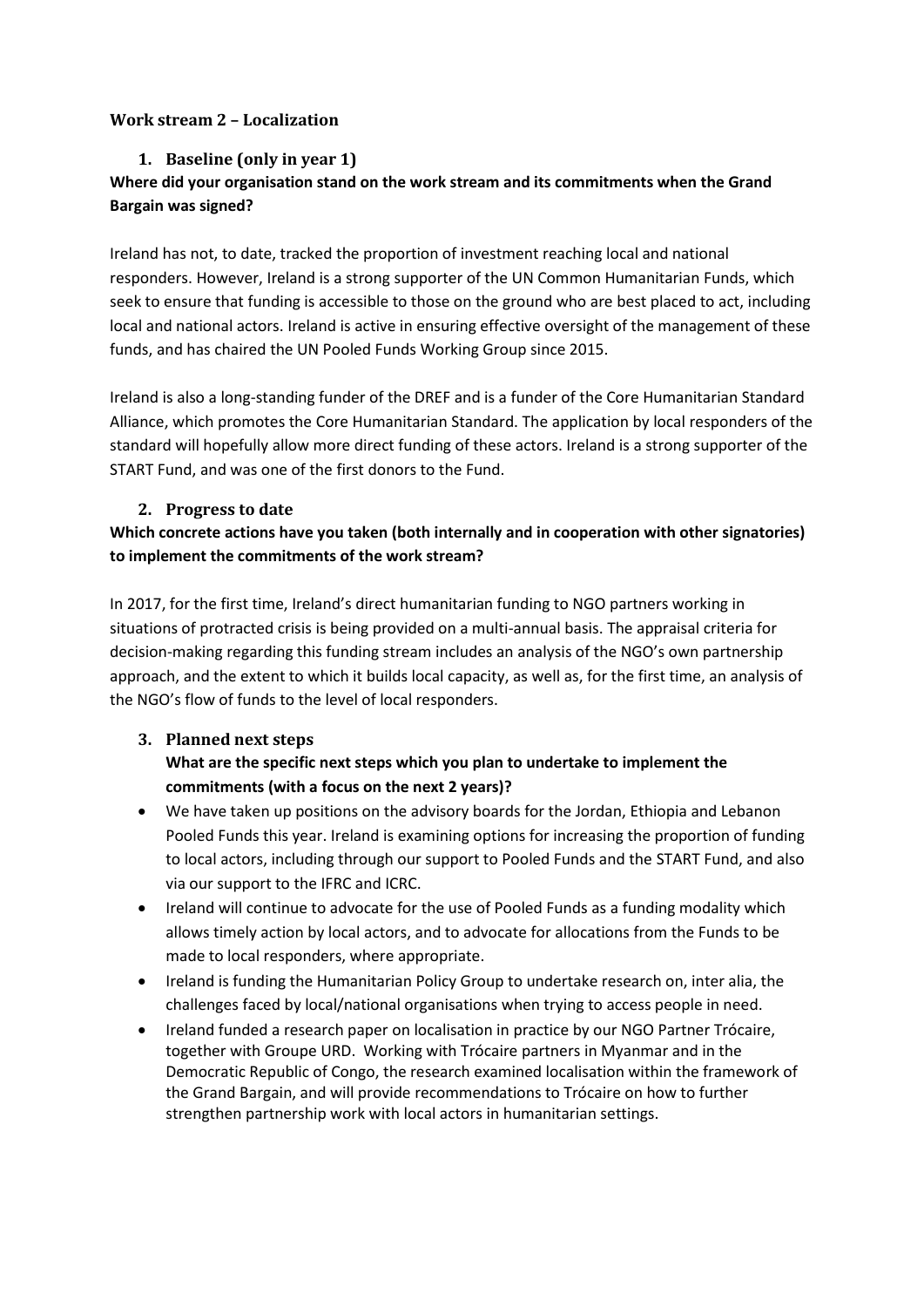#### <span id="page-3-0"></span>**Work stream 3 - Cash**

### **1. Baseline (only in year 1)**

Where did your organisation stand on the work stream and its commitments when the Grand Bargain was signed?

Ireland supports a range of responses from the humanitarian response toolbox including cash and voucher transfers. Furthermore, Ireland provides a significant part of its funding as un-earmarked or softly earmarked funds, which allows organisations such as WFP and UNHCR the flexibility to provide cash-based assistance where appropriate.

#### <span id="page-3-1"></span>**2. Progress to date**

Which concrete actions have you taken (both internally and in cooperation with other signatories) to implement the commitments of the work stream?

Our Uganda Country Strategy Paper supports the adoption of a new Social Protection Policy in Uganda, which integrates humanitarian responses, and is supportive of a WFP cash transfer initiative for South Sudanese refugees. In Zambia, we have worked in a pooled funding mechanism with government and other donors to pilot Emergency social cash transfers for El Nino affected districts. Ireland is a supporter of the Start Fund and nearly one third of all Start Fund 2016 projects used cash as a component of their response.

# **3. Planned next steps**

<span id="page-3-2"></span>What are the specific next steps which you plan to undertake to implement the commitments (with a focus on the next 2 years)?

- Irish Aid has finalised a strategy for social protection that provides a basis for an elaboration of Irish Aid policy on the use of humanitarian cash transfers We will continue to advocate with our partners for the increased use of cash programming in humanitarian crises where it is appropriate.
- Ireland will identify, support and share relevant evidence of the opportunities for cash transfers to be a catalyst for social protection in humanitarian contexts.
- Ireland will continue to build and share evidence on the use of cash that can lead to the development of innovative and effective delivery models and standards and guidelines.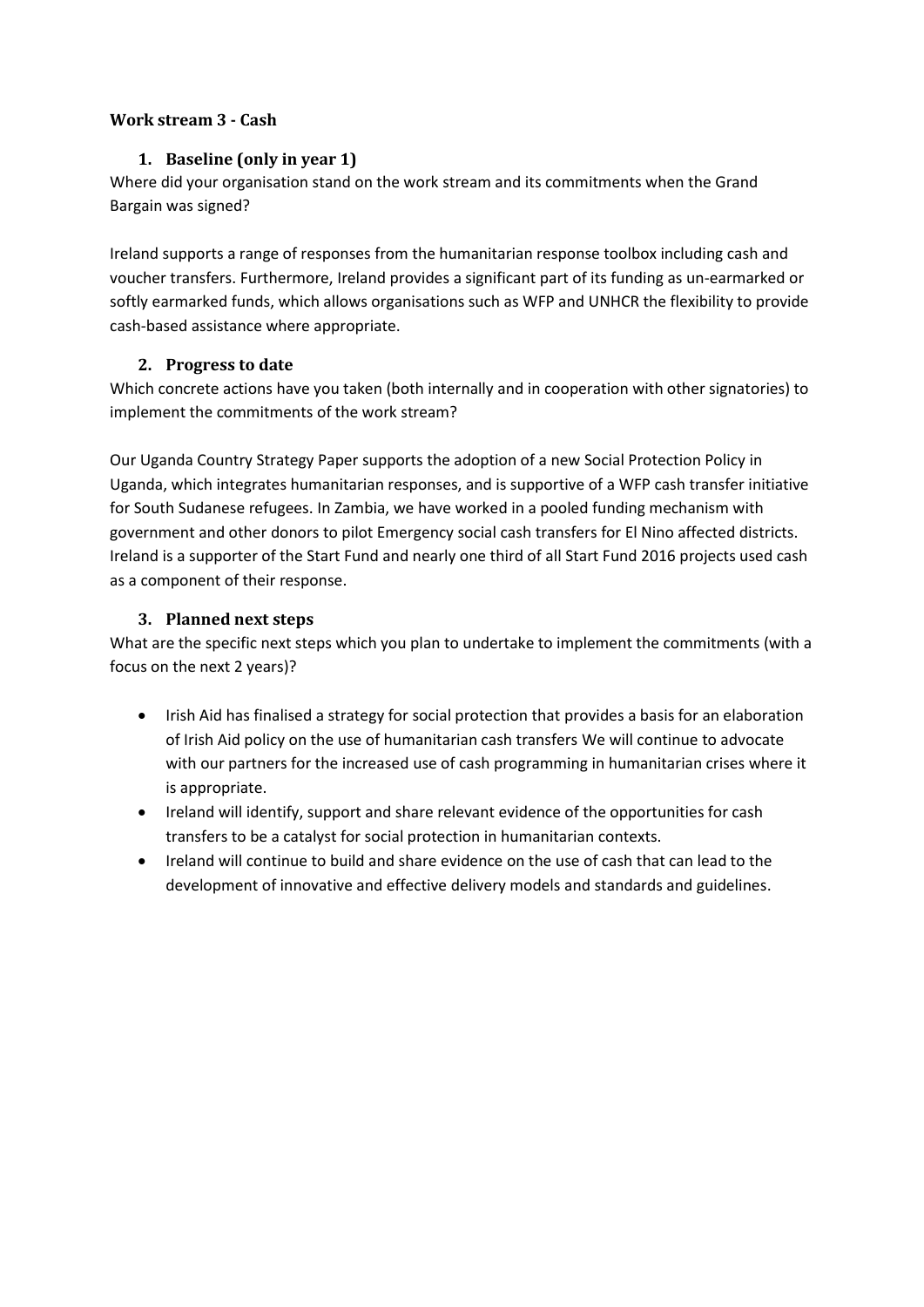#### <span id="page-4-1"></span><span id="page-4-0"></span>**Work stream 4 – Management costs**

#### **1. Baseline (only in year 1)**

Where did your organisation stand on the work stream and its commitments when the Grand Bargain was signed?

Ireland supports and makes use of joint performance reviews such as MOPAN rather than undertaking individual assessments, and encourages their use by other donors also, where feasible. Ireland provides over 30% of its humanitarian funding in the form of core support and accepts harmonised reporting from both UN agencies and the ICRC. This reduces management costs and aids overall efficiency.

#### <span id="page-4-2"></span>**2. Progress to date**

Which concrete actions have you taken (both internally and in cooperation with other signatories) to implement the commitments of the work stream?

Ireland signed up to the Grand Bargain in December 2016 and has not engage substantially with this workstream to date. However, this report will establish a baseline against which to monitor progress for future reports.

# <span id="page-4-3"></span>**3. Planned next steps**

What are the specific next steps which you plan to undertake to implement the commitments (with a focus on the next 2 years)?

Ireland will advocate for core funding and harmonised reporting among donors.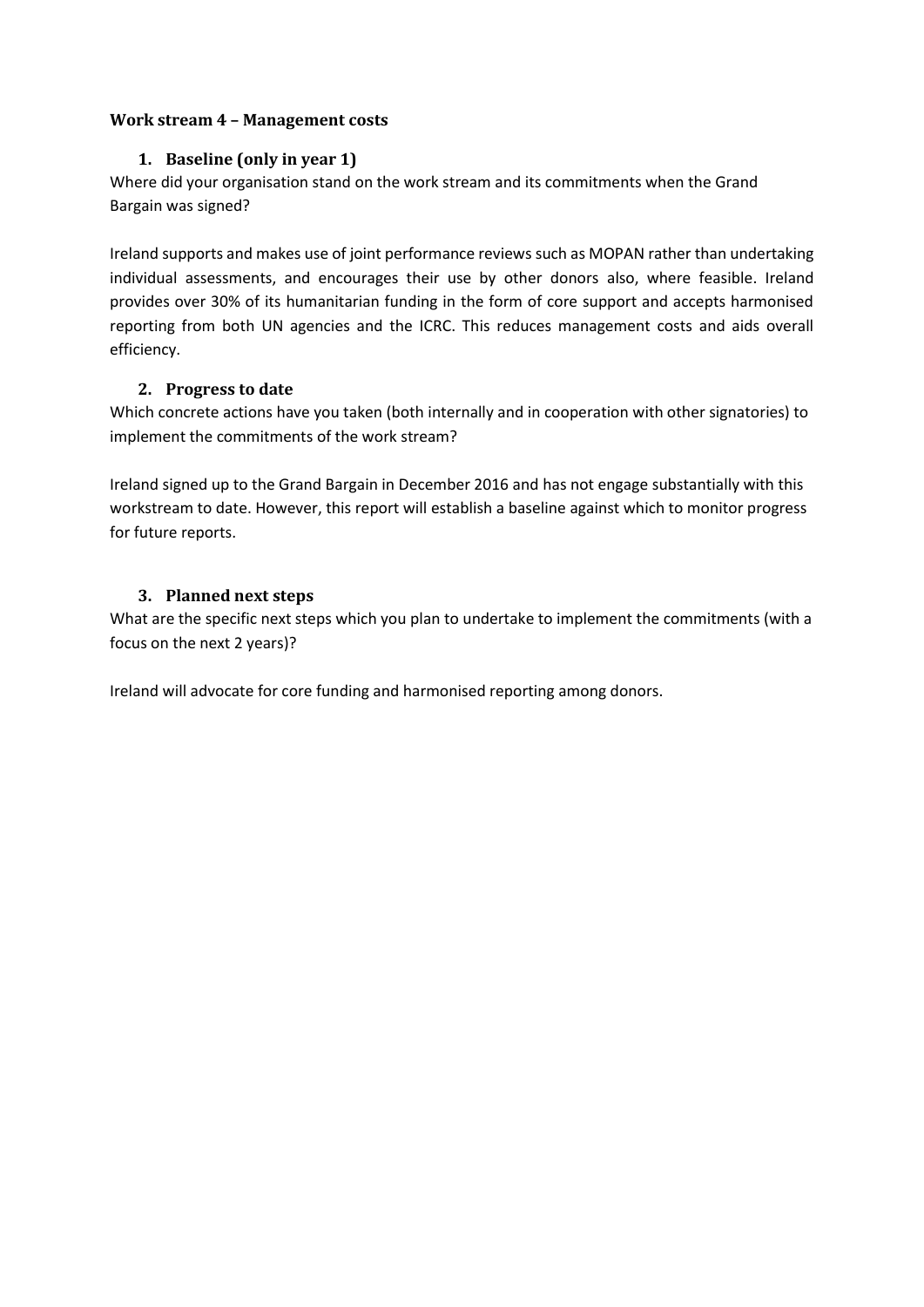#### <span id="page-5-1"></span><span id="page-5-0"></span>**Work stream 5 – Needs Assessment**

#### **1. Baseline (only in year 1)**

Where did your organisation stand on the work stream and its commitments when the Grand Bargain was signed?

Ireland's humanitarian funding decisions are informed by evidence-based, analytical assessments of need. In particular, Ireland promotes joint needs assessments and increased focus on the use of the Multi-Cluster Initial Rapid Assessment tool in rapid onset crises. Irish Aid's Emergency Response Fund Scheme (ERFS), established in 2007, is a funding mechanism for established NGO partners, which pre-positions a defined amount of funds with NGOs to facilitate immediate response in the initial weeks after the onset of a sudden emergency or spike in an existing protracted crisis, allowing time for and prioritising rapid assessment of need, including joint needs assessments, which avoid duplication.

#### <span id="page-5-2"></span>**2. Progress to date**

Which concrete actions have you taken (both internally and in cooperation with other signatories) to implement the commitments of the work stream?

Ireland uses a Country Categorisation of Needs tool to prioritise crises according to risk and needs, based on a number of risk and vulnerability indicators. This tool, based to a large extent on the EU INFORM Index is shared with NGO partners at the beginning of each year to guide their applications for funding. This will next be updated in July 2017.

# <span id="page-5-3"></span>**3. Planned next steps**

What are the specific next steps which you plan to undertake to implement the commitments (with a focus on the next 2 years)?

- Ireland will support the development of, and advocate for, joint context analyses, joined-up planning and coherent programming. We will encourage NGO partners to carry out joint analyses and programming where appropriate.
- The rollout of a joined up mechanism for development and humanitarian funding mechanisms for Ireland's NGO partners from 2017, will promote joint risk and vulnerability analyses, to ensure the alignment of humanitarian and development programming.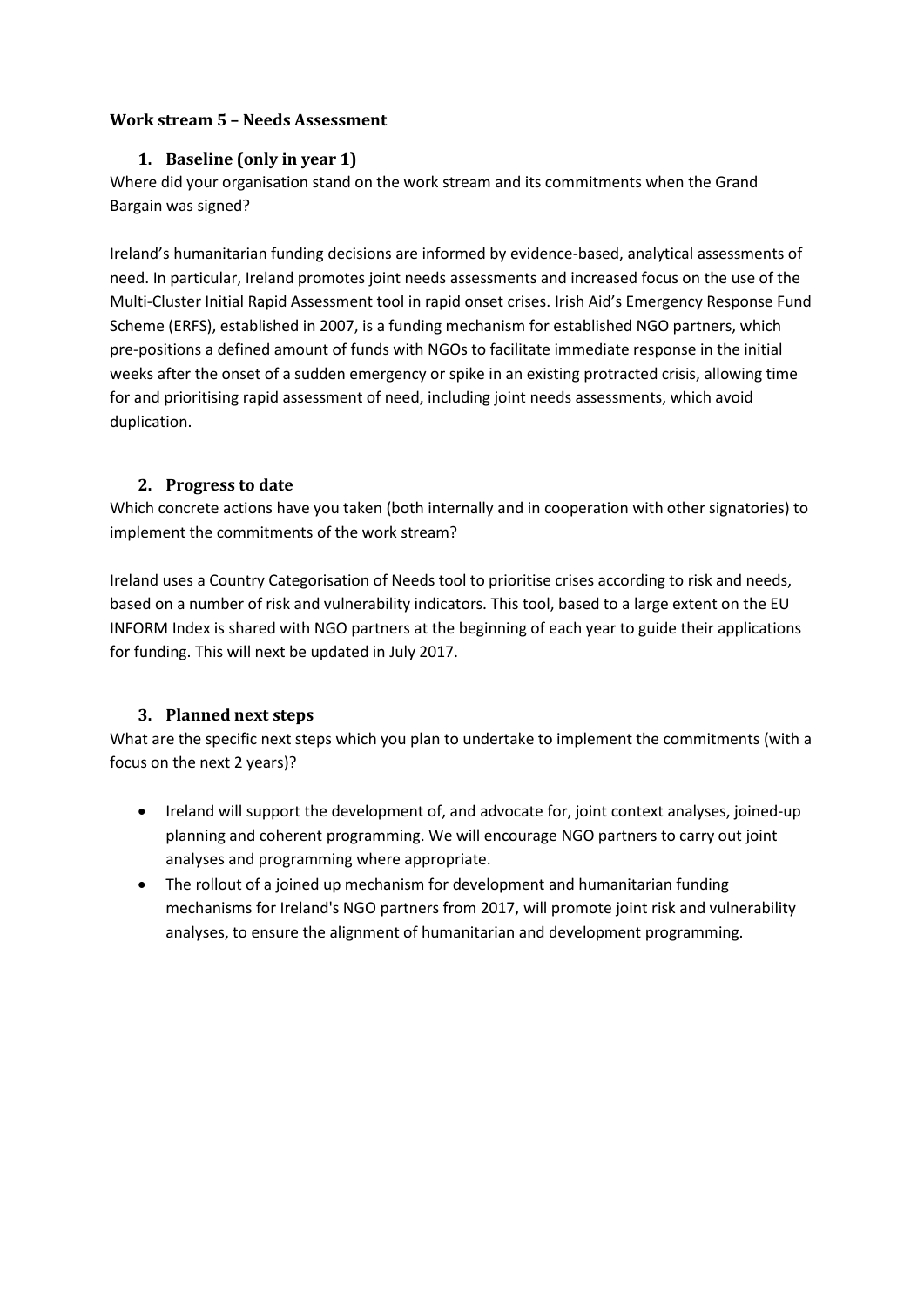#### <span id="page-6-1"></span><span id="page-6-0"></span>**Work stream 6 – Participation Revolution**

#### **1. Baseline (only in year 1)**

Where did your organisation stand on the work stream and its commitments when the Grand Bargain was signed?

Ireland's position is that effective humanitarian action should be informed by the priorities of, and owned by, the intended beneficiaries, reinforcing their existing capacity to respond. In particular, Ireland finances and supports initiatives promoting women's participation and empowerment in fragile and conflict-affected states. As part of our NGO appraisal process we seek information on the systems set by in place by partners to ensure accountability to beneficiaries, partners and other key stakeholders, including how they will participate in the planning and implementation of the programme of work and what feedback mechanisms are in place.

#### <span id="page-6-2"></span>**2. Progress to date**

Which concrete actions have you taken (both internally and in cooperation with other signatories) to implement the commitments of the work stream?

Irish Aid's new joint funding mechanism for development and humanitarian NGO partners, places a firm emphasis on participation approaches. This will be actively monitored and reviewed during field visits, in particular.

# <span id="page-6-3"></span>**3. Planned next steps**

What are the specific next steps which you plan to undertake to implement the commitments (with a focus on the next 2 years)?

Ireland will ensure through our appraisal, monitoring and evaluation systems that humanitarian assistance builds upon and reinforces existing local capacities of the affected communities, addresses their identified needs, and ensures accountability to those affected.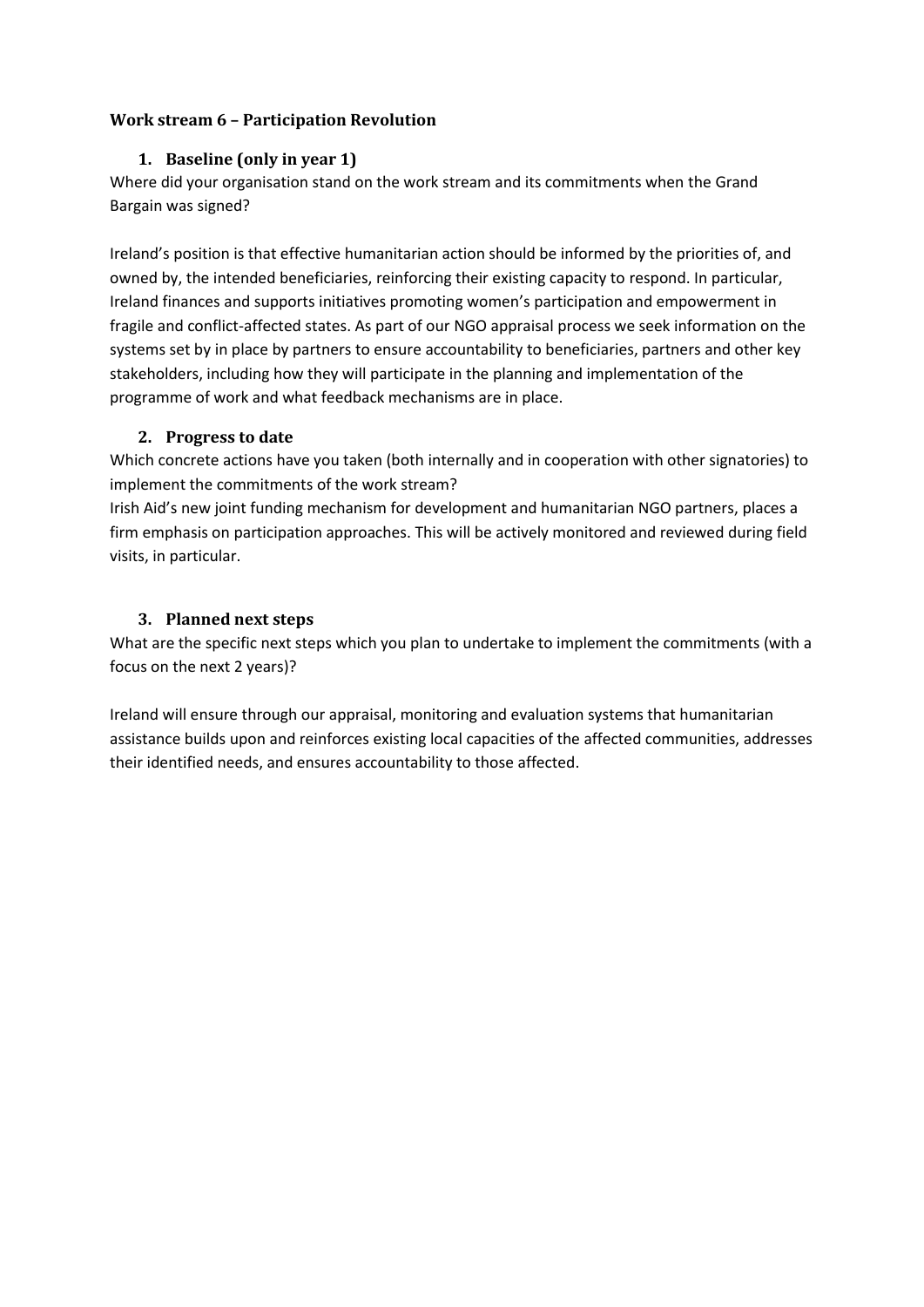### <span id="page-7-1"></span><span id="page-7-0"></span>**Work stream 7 - Multi-year planning and funding**

#### **1. Baseline (only in year 1)**

Where did your organisation stand on the work stream and its commitments when the Grand Bargain was signed?

Multiannual funding was only in place for one humanitarian partner (WFP) when the Grand Bargain was signed. However, a key commitment made by Ireland at the World Humanitarian Summit was to develop multi-annual agreements in respect of at least 20% of our humanitarian funding by 2018. Ireland views is that multiannual funding commitments by donors provide implementing partners with the opportunity for longer-term thinking and planning in situations of protracted crisis, and also ensures greater efficiency and speed of response to rapidly changing contexts.

#### <span id="page-7-2"></span>**2. Progress to date**

Which concrete actions have you taken (both internally and in cooperation with other signatories) to implement the commitments of the work stream?

In 2017, Irish Aid's humanitarian funding mechanism for NGO partners (Oxfam, Christian Aid, Plan, World Vision and Trócaire) has transitioned to a multi-annual approach, initially for a two year period covering 2017-2018. A two-year partnership was agreed with IRC earlier this year for gender and protection programming. Two-year partnerships covering core funding to OCHA and the ICRC have also been signed this year.

#### <span id="page-7-3"></span>**3. Planned next steps**

What are the specific next steps which you plan to undertake to implement the commitments (with a focus on the next 2 years)?

Longer partnerships, ideally to be aligned with ICRC and OCHA's strategic plans, will be considered in the future, as will multi-annual agreements with a number of other humanitarian partners.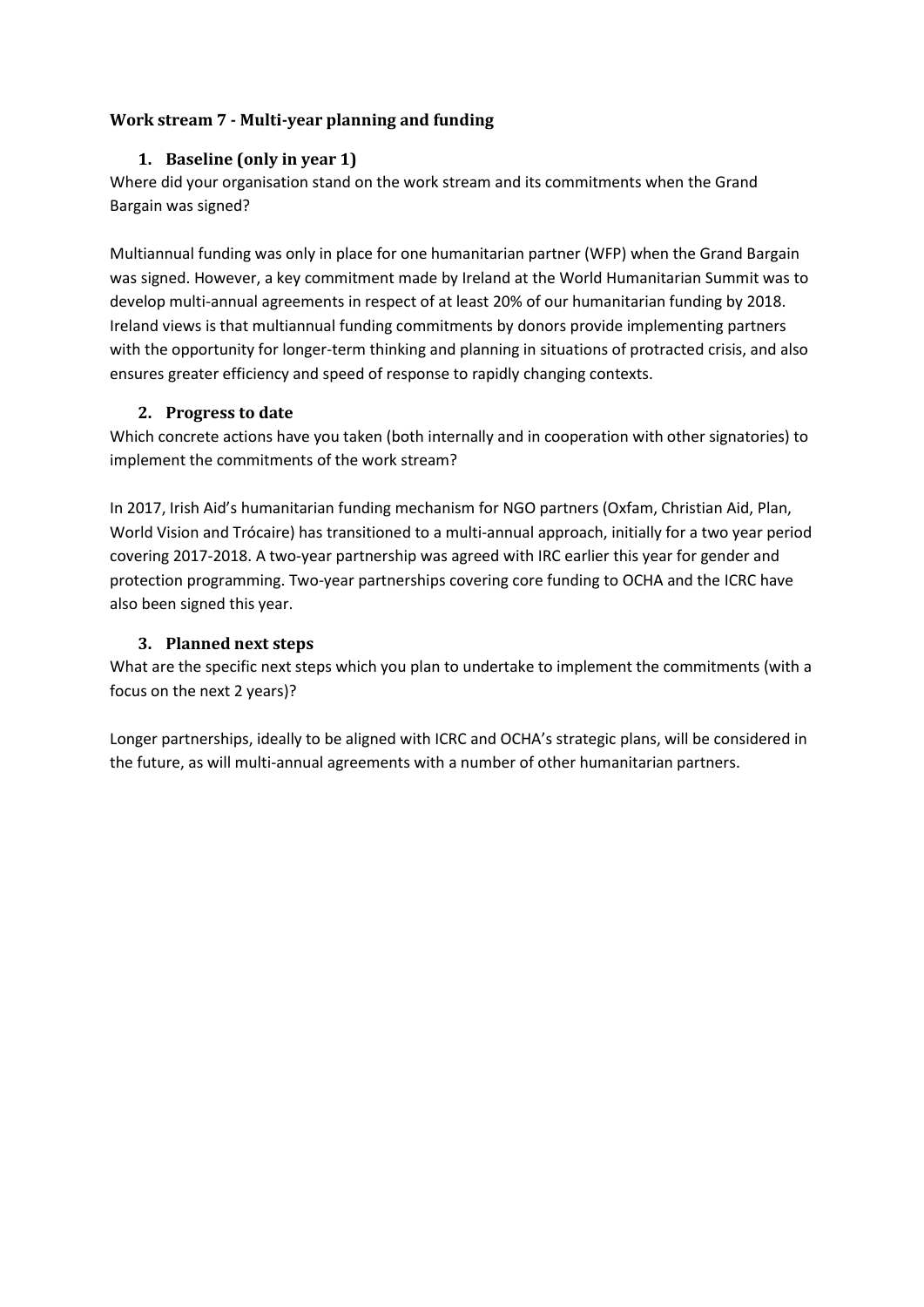### <span id="page-8-1"></span><span id="page-8-0"></span>**Work stream 8 - Earmarking/flexibility**

#### **1. Baseline (only in year 1)**

Where did your organisation stand on the work stream and its commitments when the Grand Bargain was signed?

In line with the principles of Good Humanitarian Donorship, Ireland has provides unearmarked core funding to a number of UN and other humanitarian organisations for many years, including UNHCR, UNICEF, WFP, UNRWA, OCHA and the ICRC. This flexible funding is allocated on the basis of need and can be used to support humanitarian operations. Ireland is determined to provide its humanitarian funding as flexibly as possible, so as to ensure that its partners are empowered to use it where it is needed most. Ireland has been among the ten biggest donors to the UN's Central Emergency Response Fund (CERF) since it was established, and it commits to maintaining strong support for the CERF, to ensure the immediate availability of humanitarian funding in the aftermath of global crises and for under-funded emergencies. Ireland is a strong supporter of the UN Common Humanitarian Funds, which seek to ensure that funding is accessible to those on the ground who are best placed to act. Ireland is active in ensuring effective oversight of the management of these funds, as an efficient softly-earmarked tool which allows flexible and rapid allocation of funding on the ground, and has chaired the UN Pooled Funds Working Group since 2015.

#### <span id="page-8-2"></span>**2. Progress to date**

Which concrete actions have you taken (both internally and in cooperation with other signatories) to implement the commitments of the work stream?

Ireland's unearmarked funding, as a percentage of total humanitarian spend, was over 30% in 2016. Ireland remains highly committed to CERF, increasing its funding in 2017 to €13m. Ireland has engaged in the GHD and GB workstream on earmarking, participating in the Grand Bargain workshop that will provide an input to the Annual Grand Bargain meeting, and advocated for increased unearmarked funding e.g. at ICRC Donor Support Group meetings.

# <span id="page-8-3"></span>**3. Planned next steps**

What are the specific next steps which you plan to undertake to implement the commitments (with a focus on the next 2 years)?

Ireland will continue to provide at least 30% of its humanitarian funding as unearmarked or softly earmarked, and advocate with other donors to do likewise. Ireland will continue to support Country Based Pooled Funds and has taken on positiosn on the Advisory Board for the Jordan, Lebanon and Ethiopia Pooled Funds in 2017.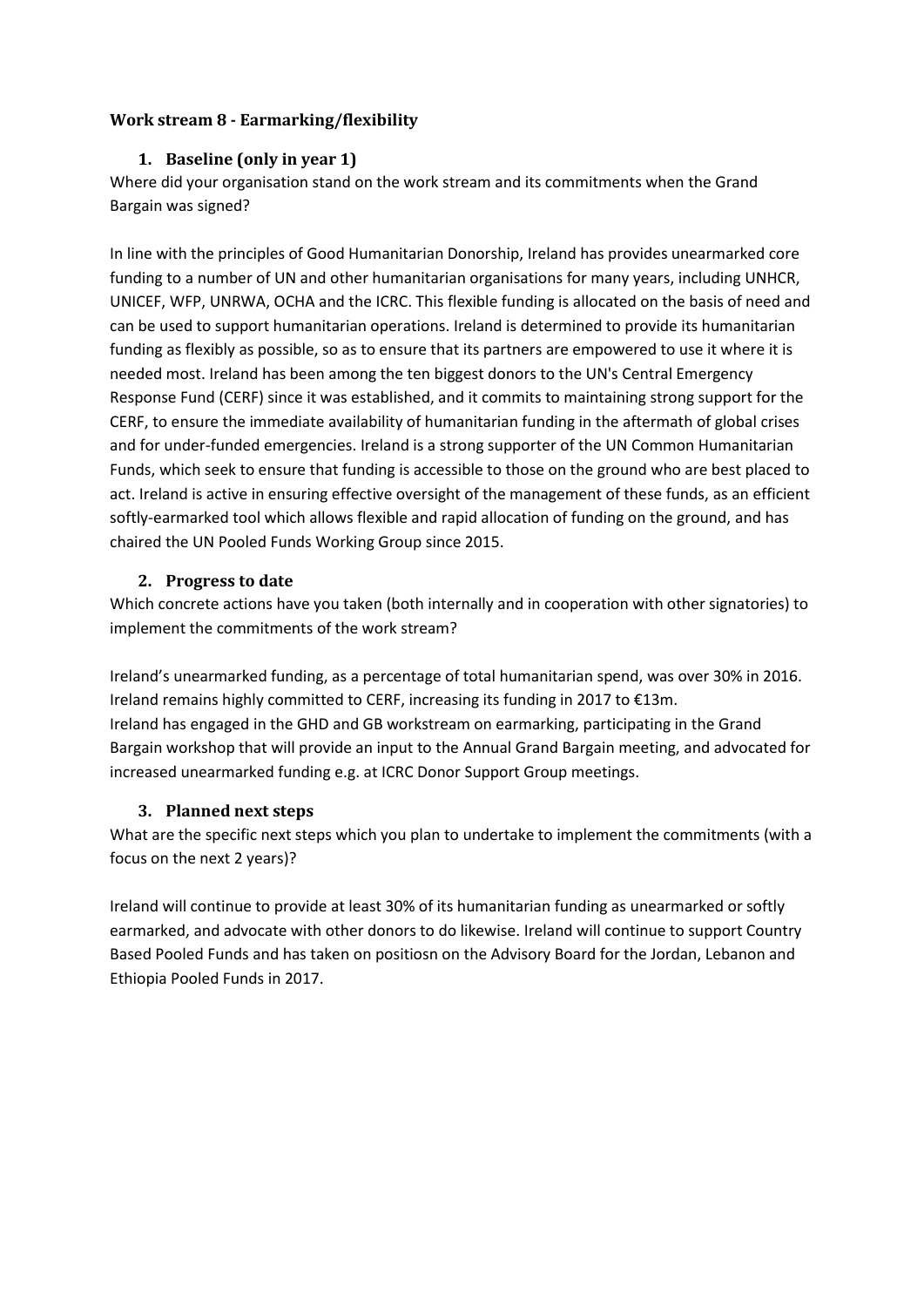#### <span id="page-9-1"></span><span id="page-9-0"></span>**Work stream 9 – Reporting requirements**

#### **1. Baseline (only in year 1)**

Where did your organisation stand on the work stream and its commitments when the Grand Bargain was signed?

Ireland accepts annual global reports for UN organisations and the ICRC, rather than requesting specific reports. Furthermore, these organisations' appeals are used as a basis for funding allocations- no tailored proposal or appeal is necessary. Standardized reporting templates for reporting by our NGO partners have been developed in order to ensure clarity and consistency. Ireland has supported an appraisal of the IASC gender marker which then led to the development of the revised gender and age marker.

#### <span id="page-9-2"></span>**2. Progress to date**

Which concrete actions have you taken (both internally and in cooperation with other signatories) to implement the commitments of the work stream?

Concurrent application and appraisal processes for Ireland's development and humanitarian funding mechanisms for NGO partners, from 2017, as well as joint monitoring visits, will simplify reporting procedures for our NGO partners.

# <span id="page-9-3"></span>**3. Planned next steps**

What are the specific next steps which you plan to undertake to implement the commitments (with a focus on the next 2 years)?

- We will continue to explore ways to simplify and harmonise reporting by partners, including a reduction in the number of reports required from NGO partners in 2017. It is anticipated that the reduction in reporting will be significant in some cases, as partners move from separate reports on programmes to a single consolidated annual report.
- Ireland will continue to advocate for the use of common reports by donors, where possible, and for the implementation of the gender and age marker in order to capture results better.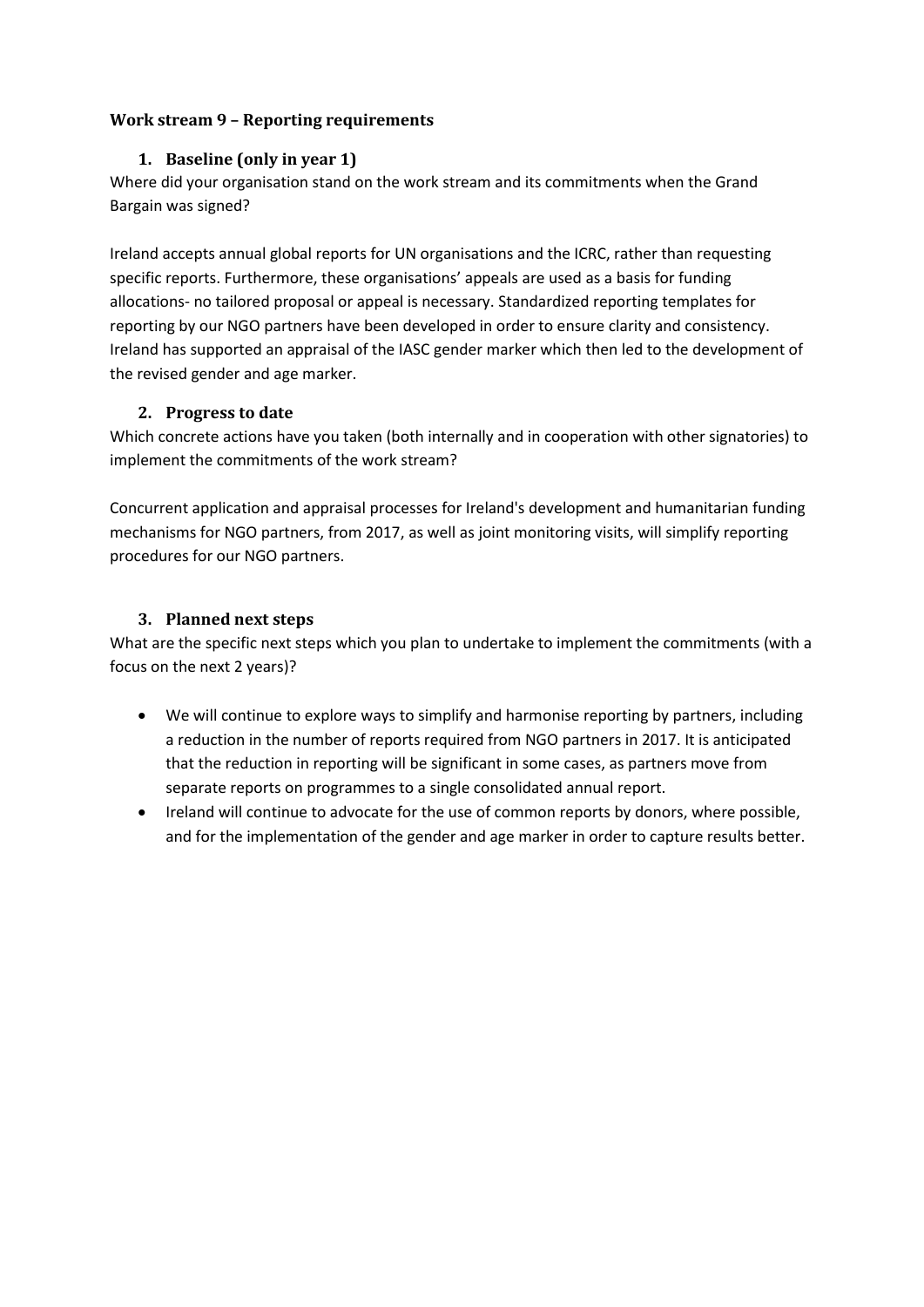### <span id="page-10-1"></span><span id="page-10-0"></span>**Work stream 10 – Humanitarian – Development engagement**

#### **1. Baseline (only in year 1)**

Where did your organisation stand on the work stream and its commitments when the Grand Bargain was signed?

One of the four key policy objectives in Ireland's humanitarian assistance policy is to link Ireland's humanitarian and development approaches so as to prevent, prepare for, support recovery from, and build resilience to, man-made crises and natural disasters. Ireland is committed to implementing a coherent, "whole-of-government" approach to conflict and fragility. This includes a cross-Foreign Ministry Conflict and Fragility Team, which brings together stakeholders including programme teams and policy makers in the field of humanitarian engagement, development and conflict resolution with a view to supporting resilience-building and stability in the countries where we work through context specific, targeted long-term engagement.

#### <span id="page-10-2"></span>**2. Progress to date**

Which concrete actions have you taken (both internally and in cooperation with other signatories) to implement the commitments of the work stream?

A concurrent application and appraisal process for development and humanitarian funding mechanisms has been introduced for Ireland's NGO partners from 2017, with a view to increasing coherence between relief, recovery and development interventions in protracted crisis situations (many due to conflict) - all context-appropriate. Significant flexibility has been provided to our missions with aid budgets to ensure that monies can be re-programmed towards humanitarian programmes in order to bolster development gains, when necessary.

Ireland is closely following discussions on the New Way of Working and participated in the Copenhagen workshop and supported the adoption of EU Council Conclusions on the operationalization of the nexus.

# <span id="page-10-3"></span>**3. Planned next steps**

What are the specific next steps which you plan to undertake to implement the commitments (with a focus on the next 2 years)?

- Humanitarian and development teams will carry out joint monitoring of NGO partners in receipt of both humanitarian and development funding.
- Humanitarian programming is now taken into account when drawing up our bilateral Country Strategies, thereby leading to more adaptability and flexibility in our programming. In 2017, a revised process for multi-annual strategy planning was approved. The process will support the preparation of results-oriented, context-specific programmes of engagement. The new planning process will be tested in a number of countries over the course of 2017 and will be used to guide strategy planning in fragile contexts from 2018 onward.
- Ireland will use engagement with multilateral organisations to ensure more responsive and joined up approaches to humanitarian and development planning and funding as well as to highlight the importance of SDGs mainstreaming.